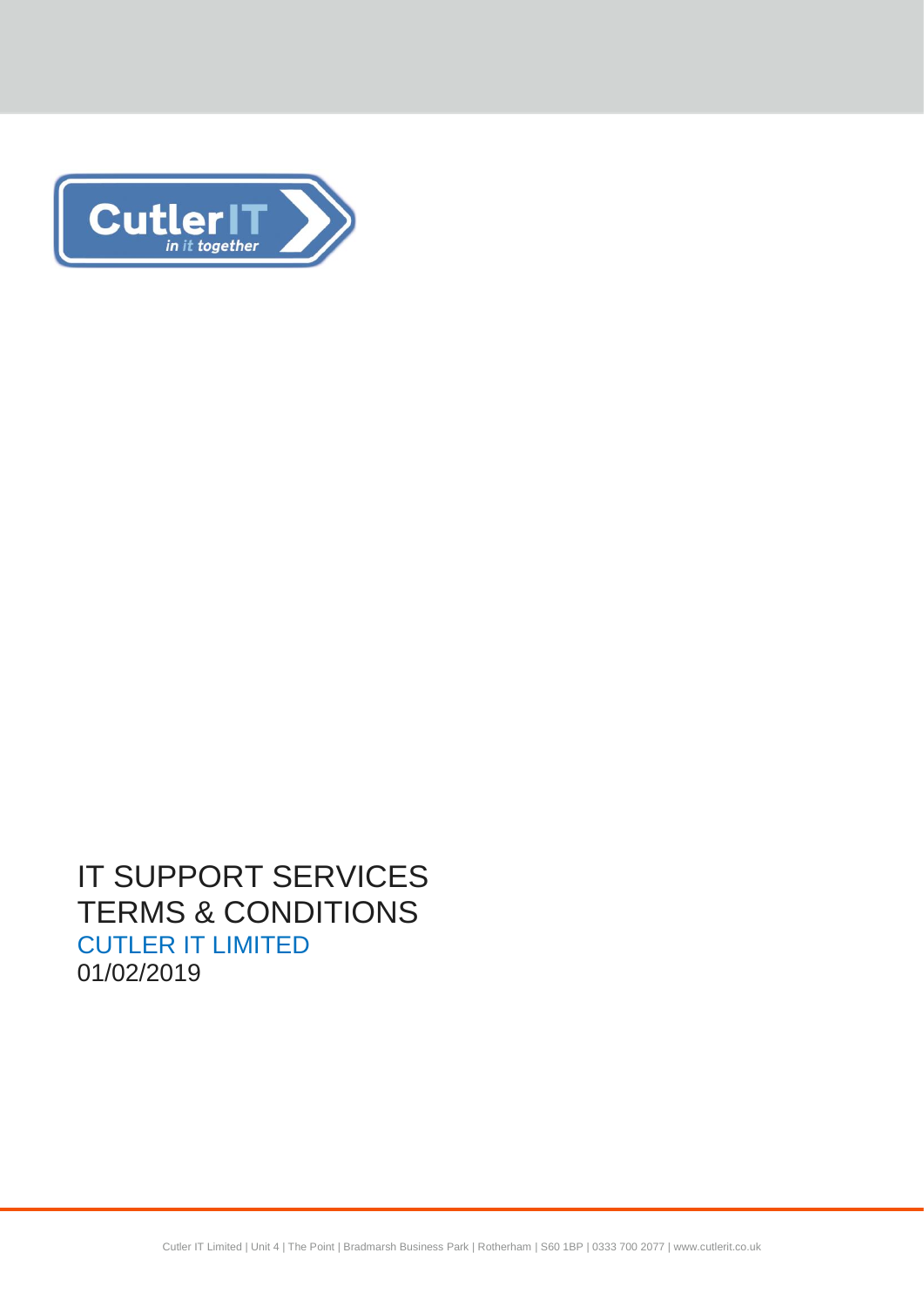

These are the Terms and Conditions relating to the IT Support Services provided by Cutler IT Limited and should be read in conjunction with the General Business Terms and Conditions, any Order Form agreed between Cutler IT Ltd and the Customer and the applicable Service Schedule for the service required.

Cutler IT Limited's Business IT Support Services are charged on a remote support services basis only. Agreed, required, site visits are not covered under the agreement and are charged separately on a Time Related Charge basis, unless specifically noted within the support order form. The Business Service provides the following:-

- A single point of contact for the Service and additional advice associated with the customers' installations.

- Remote access capabilities to Customers' registered equipment for diagnostics and problem solving.

- Telephone and screen assisted presentation, help and advice on use of supported applications, operating systems and equipment.

- Support will be provided on registered equipment agreed for support purposes and detailed in the support schedule.

The IT Support packages available are outlined below:

## **ComputerCare**

- Unlimited access to IT Helpdesk(8am to 5:30pm | Mon to Fri)

- Advice and support on most Microsoft applications
- Email support on PC and mobile devices
- Assistance with issues on mobile and tablet devices (which are email related)

- Assistance with hardware issues and liaison with hardware providers(where such equipment was originally purchased from Cutler IT)

- Network advice and diagnostics including broadband and leased line services

- Server administration advice and support for supported servers

- Assistance with calls to 3rd party vendors (Software applications)

- Back Up monitoring (where Softwareversion is current)

- User profile changes

# **ComputerCare Secure**

-All of the above ComputerCare services -Managed Antivirus Services -Managed AntiSPAM services

-Availability of Loan server for disaster recovery purposes

## **CustomCare**

-A tailored agreement, with specific inclusions denoted within the IT Support order documentation

## **Help Desk Availability**

Remote support is provided via a UK based help desk during the following hours:

08:00hrs to 17:30 hours Weekdays, excluding public and bank holidays.

Support outside of these hours may be provided on a bespoke basis by agreement only

Cutler IT will endeavour to respond to any reported issue within the same working day.

Support calls must be originated to the help desk by the customer with the cost of these calls being borne by the customer unless otherwise agreed. Calls to the 0333 700 2077 helpdesk number are charged the same as your carrier would normally charge for dialling a landline number and are generally included within any bundled mobile or landline call packages.

## **Contract Period and Termination**

Cutler IT must provide 30 days notice of termination under normal circumstances. If the customer has not paid support contract charges Cutler IT will be entitled to withdraw support immediately the unpaid contract period begins.

Cutler IT will not terminate a customer's contract without reasonable cause for example a failure to comply with these terms and conditions or excessive use of the service due to unreasonable customer actions.

## **Delivery of Services**

The Service is provided using the latest remote access technology using secure socket layer (SSL) technology, to any location accessible via the World Wide Web.

Cutler IT will request agreement from the customer before accessing any part of a device unless previous access arrangements have been agreed. (i.e. jump customers on the network or VPN access to LAN and equipment have been set up.) If agreement is not given to access a device then support cannot be provided.

Where resolution cannot be effected by Cutler IT because it requires the services of the customer's third party supplier, Cutler IT will endeavour to manage the issue (where practical) in conjunction with the third party supplier. Cutler IT will not be responsible for any supplier costs incurred as a result of the issue, or to deterioration in the overall response level due to a failure in the third parties quality or systems.

## **Service Coverage Equipment**

The following equipment is covered by the Business Service;

X86 PC Compatible Desktops, Towers and Laptops.X86 Servers. Racked or Towers. Rack equipment accessible via remote access. Routers, switches, Hubs and firewalls accessible via remote support.

ADSL/Broadband Routers accessible via remote support. Printers and scanners accessible via remote support.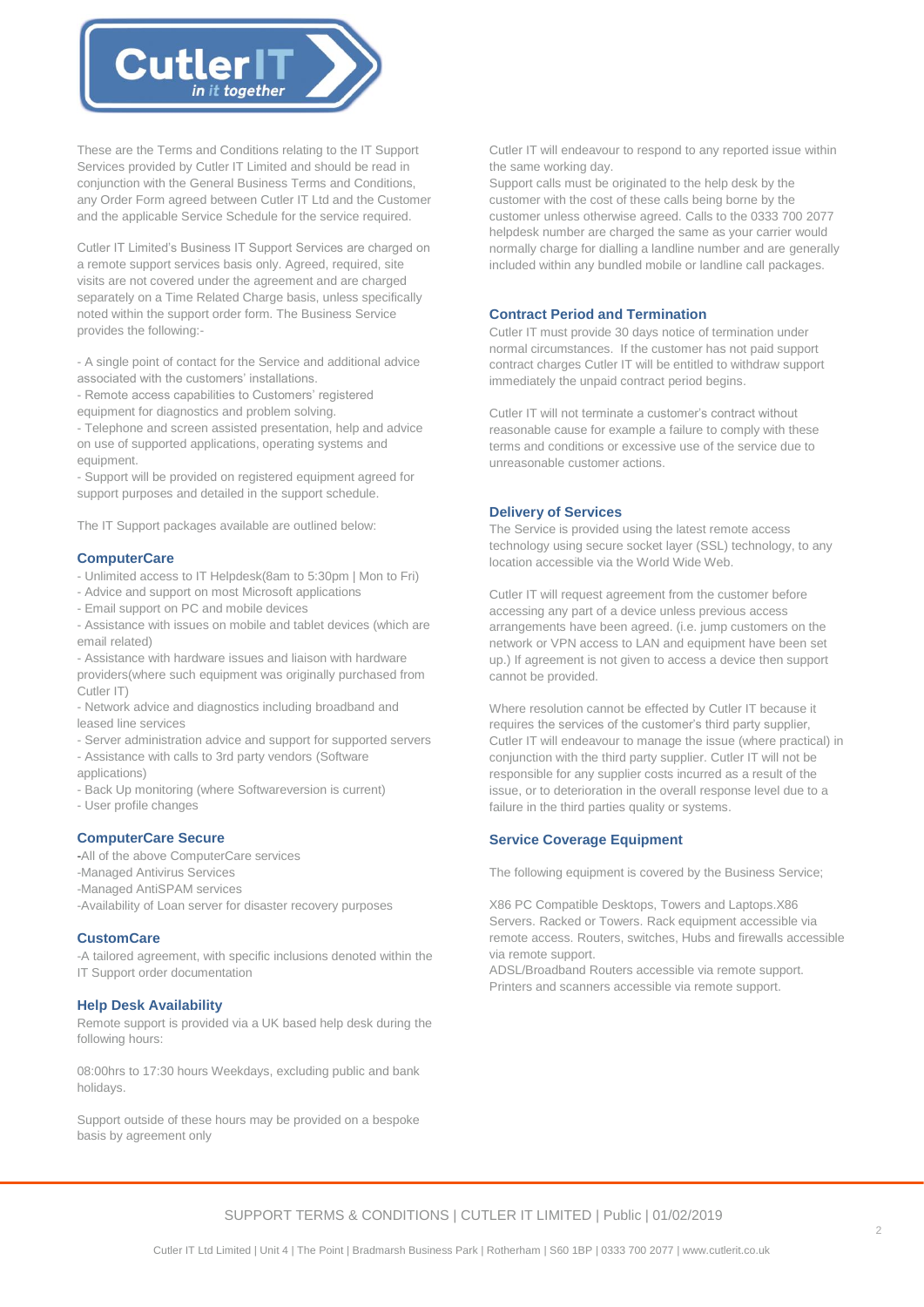

Support on customer servers will be limited to:

Diagnostics and problem solving covering: Windows Server 2008, 2012, 20016, 2019 and SBS2008 & SBS2011 (until support withdrawn) Exchange 2007, 2010 & 2013, 2016 & 2019 IIS7/8 DNS

DHCP

Active Directory (Users and Computers)

Applying critical operating systems patches, as recommended by Microsoft and inline with Cutler IT's patching policy.

Any devices not running the above will be supported on a 'Best Endevours, limited time basis', and at the discretion of CutlerIT. Dependent on software installed, monitoring of anti-virus software together with checking from time to time, that the latest versions and definitions of this software are installed and running. This check does not release the Customer from its responsibilities set out in this document.

Remote configuration and monitoring from time to time of any of the Server based backup applications. It is the Customer's responsibility to ensure the correct backup media is installed in the backup device and that all media is stored in a safe and secure environment.

Administering the creation, removal and updating of user accounts, shared folder and shared printers. Cutler IT reserves the right to charge the Customer for this activity in the event that, in its sole opinion, Cutler IT believes that the use of this part of the Service is excessive.

Support on customer PCs will be limited to X86 based Windows Machines.

All supported equipment must meet the following minimum requirements;

A Windows 7 Professional, Windows 8.1 Pro, Windows 10 Pro A processor speed of 1.4GHz or greater;

4GB or more of RAM;

At least 6-10GB available hard drive space;

An available USB, Ethernet or wireless port.

Any devices not on the above list will be supported on a 'Best Endeavours, limited time basis', and at the discretion of CutlerIT.

Cutler IT's ability to deliver the service will be impaired to the point that support may not be possible in the following circumstances;

Where communications link is not available to the Internet (WWW)

Where support representatives accessing the support tool do so via mobile locations, slow links, or customer broadband links with poor response.

Where equipment is deemed by Cutler IT to be of a nonserviceable condition remote support will not be offered. (i.e. long periods of repetitive support on same issues due to age of equipment)

Software restoration/recovery will only be performed on site following a hardware fault corrupting the application software and is subject to a visit charge at standard rates in force at the time. In addition this requires the Customer to ensure that any restore disk is held on the Site and made readily available to Cutler IT.

## **Customer Agreements and Understandings**

The customer agrees to;

Provide or allow Cutler IT to obtain and record technical details of the supported computing equipment, local area network and connected devices along with Machine IDs, passwords and user names to facilitate support.

Allow Cutler IT the right to collect and securely store this information for use during fault diagnosis and support incidents. Allow Cutler IT the right to create, as necessary, systems administration accounts on the Customer's devices and to keep these accounts active and unchanged as required to deliver the Service.

Allow Cutler IT, permission when requested to remotely access and monitor the Customer's computer systems and network for the purposes of fault diagnosis and resolution without notifying the customer first. Indemnify Cutler IT Limited against any failures in the supported applications and operating systems that cannot be resolved using the Service, or for the Customer's failure to correctly follow Cutler IT Limited's advice and recommendations.

Be responsible for backing up any and all data on any equipment Cutler IT will be working on, BEFORE Cutler IT carries out any incident report work. Cutler IT also recommends that the Customer regularly and frequently backs-up ANY stored data as Cutler IT cannot accept any liability for loss or corruption of the Customer's data.

This Service and any associated services being supplied by Cutler IT being provided solely for the Customer's own use and the Customer will not resell or attempt to resell the Service (or any part or facility of it) to any one else.

The Service does not include the correction of any fault due to any of the following occurring:-

Failure by the Customer to maintain a suitable environment for the PC or Server in accordance with industry standard specifications (including without limitation failure to maintain a constant power supply, air conditioning or humidity control); Neglect, misuse, user error or physical user damage to the PC or Server or failure to operate the PC or Server in accordance with the instruction manuals, manufacturer's specification or for the purposes for which it was designed;

Alteration, modification or maintenance of the registered PC or Server by any party other than Cutler IT or an approved IT subcontractor or modification or alteration of an attachment to the PC or Server or removal of the same;

Transportation or relocation of the PC or Server except where it has been performed by or under the direction of Cutler IT; Use by the Customer of defective or inappropriate supplies (including but not limited to faults caused by the use of nonmanufacturer consumables, components or modules) with the PC or Server;

Any defect or error in any software used upon or in association with the PC or Server:

Any accident or disaster affecting the PC or Server (including without limitation fire, flood, water, wind, lightning, transportation, vandalism or burglary);

Failure, inability or refusal to afford Cutler IT with proper access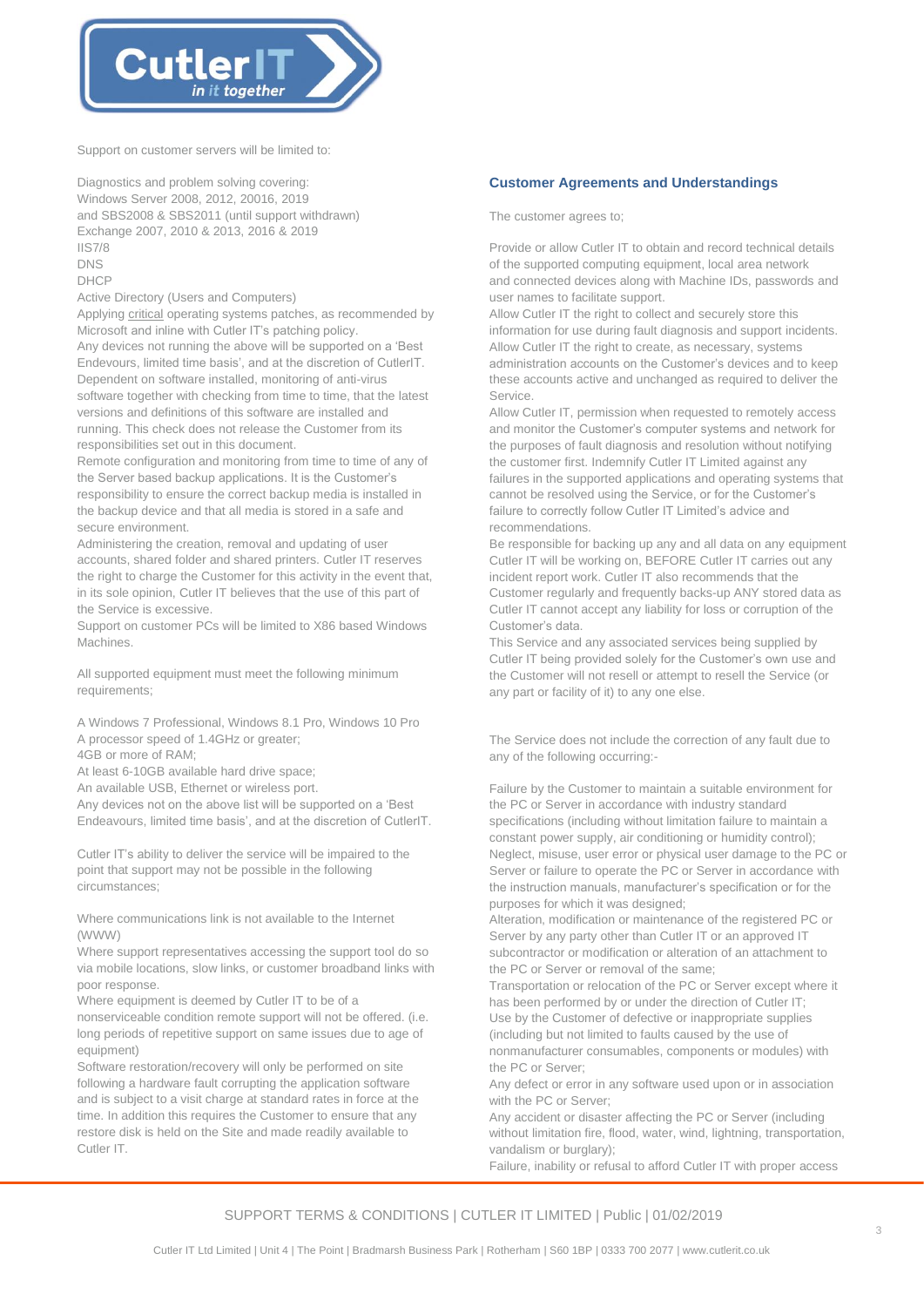

to the PC or Server; Electrical work external to the PC or Server, painting or refinishing the PC or Server;

Matters arising before the date upon which Cutler IT started to provide the Service to the Customer or after termination of the Contract or PC or Server that was not in good working order prior to the date that Cutler IT started providing the Service to the Customer;

Where the Service has been provided in circumstances where any reasonably skilled and competent data processing, PC or Server operator would have judged the Customer's request to have been unnecessary;

Any fault that has arisen due to a computer virus, software related errors, cabling issues, failures from moves, power surges  $\rho$ tc;

Failure to implement recommendations in respect of solutions to faults that Cutler IT have previously advised the Customer of; Network faults caused by equipment or modules not included as part of the PC or Server; and telephone charges resulting from incorrect configuration;

Despite its best endeavours Cutler IT does not guarantee that it will be able to fix all faults reported by the Customer, or that they will be able to advise on all service related issues.

## **Local Area Network Equipment**

The Service covers remote support of LAN equipment as outlined below.

Cutler IT will attempt to work with the existing WAN routers and ADSL modems, but reserve the right to withdraw support on such equipment or request that they be changed out to a model recommended by Cutler IT.

Cutler IT will attempt to determine the cause of any connectivity issues relating to the Public WAN interface equipment or/and liaise with the suppliers to resolve it, where that interface is a BTNET circuit or an ADSL circuit provided by the customer's broadband supplier.

Liaison with other suppliers is limited to resolving connectivity issues within the customer's network infrastructure. It does not apply to any other company or individual.

Network connectivity trouble shooting is limited to basic TCP/ IP issues and does not cover the use of packet sniffers or complex routing issues. Managed switches are covered only from a basic usage perspective. Switch configuration services are limited to GUI interactions only.

The customer accepts that Cutler IT will decide the limit of support provided in relation to network issues.

#### **Firewalls**

The Service covers remote support of Firewalls as outlined below.

Firewall remote support will be limited to port forwarding and NAT configuration only.

Cutler IT accepts no responsibility for opening of ports as requested by the customer. The customer shall indemnify Cutler IT against any issues caused by firewall breaches due to the customers NAT or Port translation requirements.

The customer shall indemnify Cutler IT against any and all intrusions via firewall where anyone other than Cutler IT has access to firewall passwords or the hardware itself.

#### **Printers and peripherals**

Remote Support for printers is limited to the setup and configuration on customer PCs only. No hardware support is provided as part of the service.

Support can only be provided where original discs are available from the customer for local insertion and use.

For the avoidance of doubt, items of equipment which are not supported under the Service include but are not limited to nonstandard equipment or equipment of a specialist nature such as printing machines, plotters, scanners, cameras and video equipment.

## **Software Remote Support**

The software remote support service shall comprise the provision of advice and guidance and resolution of software remotely.

Software desktop support service is limited to the following Microsoft products:

Microsoft Word Excel Outlook Power Point Publisher Microsoft Server 2008, 2012, 2016, 2019 Microsoft Small Business Server 2008, 2011 Microsoft Exchange Server 2007, 2010, 2013, 2016, 2019 Windows 7 Professional Microsoft Office 2010, 2013, 2016, 2018, 2019 & MSOffice365

The Customer will ensure that any licensed software, standard images, builds, disks and scripts required are readily available to Cutler IT and they have agreed to Microsoft's EULA conditions for all of the above software applications. Cutler will hold the EULA 'customer agreement' evidence in its MS365 management portals.

The Customer will be responsible for any image creation and management required during the provision of Software desktop support services.

The Service does not include inspecting, testing, diagnosing and remedying a fault within an excepted service or the provision of any software and/or clustering support.

## Third Party Software

The software remote support service does not cover any other software other than that listed above. Any advice or assistance in resolving 3<sup>rd</sup> party software issues is provided without warranty or guarantee on a best endeavours basis. It is the responsibility of the 3<sup>rd</sup> party software provider to diagnose and resolve any issues in their product and Cutler IT will facilitate any required access to the software product where the client has preauthorised such access.

Cutler IT do not provide MSSQL database support, administration or SQL query writing under this agreement. Where 3<sup>rd</sup> party suppliers provide software which requires